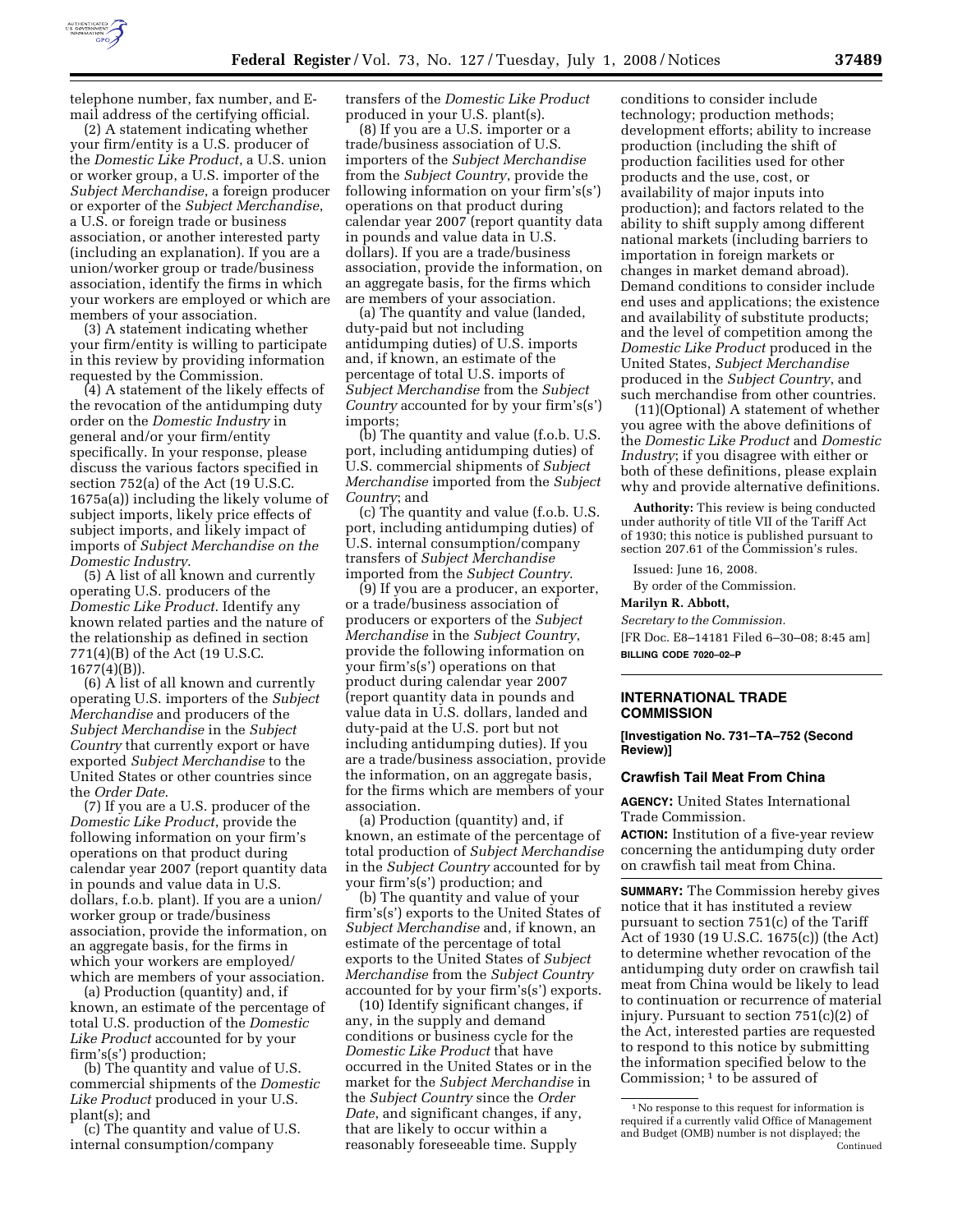consideration, the deadline for responses is August 20, 2008. Comments on the adequacy of responses may be filed with the Commission by September 15, 2008. For further information concerning the conduct of this review and rules of general application, consult the Commission's Rules of Practice and Procedure, part 201, subparts A through E (19 CFR part 201), and part 207, subparts A, D, E, and F (19 CFR part 207).

**DATES:** *Effective Date:* July 1, 2008.

**FOR FURTHER INFORMATION CONTACT:**  Mary Messer (202–205–3193), Office of Investigations, U.S. International Trade Commission, 500 E Street, SW., Washington, DC 20436. Hearingimpaired persons can obtain information on this matter by contacting the Commission's TDD terminal on 202– 205–1810. Persons with mobility impairments who will need special assistance in gaining access to the Commission should contact the Office of the Secretary at 202–205–2000. General information concerning the Commission may also be obtained by accessing its internet server (*http:// www.usitc.gov*). The public record for this review may be viewed on the Commission's electronic docket (EDIS) at *http://edis.usitc.gov*.

# **SUPPLEMENTARY INFORMATION:**

*Background.* On September 15, 1997, the Department of Commerce issued an antidumping duty order on imports of crawfish tail meat from China (62 FR 48218). Following five-year reviews by Commerce and the Commission, effective August 13, 2003, Commerce issued a continuation of the antidumping duty order on imports of crawfish tail meat from China (68 FR 48340). The Commission is now conducting a second review to determine whether revocation of the order would be likely to lead to continuation or recurrence of material injury to the domestic industry within a reasonably foreseeable time. It will assess the adequacy of interested party responses to this notice of institution to determine whether to conduct a full review or an expedited review. The Commission's determination in any expedited review will be based on the facts available, which may include information provided in response to this notice.

*Definitions*. The following definitions apply to this review:

(1) *Subject Merchandise* is the class or kind of merchandise that is within the scope of the five-year review, as defined by the Department of Commerce.

(2) The *Subject Country* in this review is China.

(3) The *Domestic Like Product* is the domestically produced product or products which are like, or in the absence of like, most similar in characteristics and uses with, the *Subject Merchandise*. In its original determination and first full five-year review determination, the Commission defined the *Domestic Like Product* as crawfish tail meat, coextensive with Commerce's scope.

(4) The *Domestic Industry* is the U.S. producers as a whole of the *Domestic Like Product*, or those producers whose collective output of the *Domestic Like Product* constitutes a major proportion of the total domestic production of the product. In its original determination and its first full five-year review determination, the Commission defined the *Domestic Industry* as all domestic producers of crawfish tail meat, which, at that time, consisted of numerous processors that were generally small, family-owned businesses in Louisiana. The Commission did not include in its definition of the *Domestic Industry*  producers or growers of whole crawfish.

(5) The *Order Date* is the date that the antidumping duty order under review became effective. In this review, the *Order Date* is September 15, 1997.

(6) An *Importer* is any person or firm engaged, either directly or through a parent company or subsidiary, in importing the *Subject Merchandise* into the United States from a foreign manufacturer or through its selling agent.

*Participation in the review and public service list*. Persons, including industrial users of the *Subject Merchandise* and, if the merchandise is sold at the retail level, representative consumer organizations, wishing to participate in the review as parties must file an entry of appearance with the Secretary to the Commission, as provided in section 201.11(b)(4) of the Commission's rules, no later than 21 days after publication of this notice in the **Federal Register**. The Secretary will maintain a public service list containing the names and addresses of all persons, or their representatives, who are parties to the review.

Former Commission employees who are seeking to appear in Commission five-year reviews are advised that they may appear in a review even if they participated personally and

substantially in the corresponding underlying original investigation. The Commission's designated agency ethics official recently has advised that a fiveyear review is no longer considered the ''same particular matter'' as the corresponding underlying original investigation for purposes of 18 U.S.C. 207, the post employment statute for Federal employees, and Commission rule 201.15(b) (19 CFR 201.15(b)), 73 FR 24609 (May 5, 2008). This advice was developed in consultation with the Office of Government Ethics. Consequently, former employees are no longer required to seek Commission approval to appear in a review under Commission rule 19 CFR 201.15, even if the corresponding underlying original investigation was pending when they were Commission employees. For further ethics advice on this matter, contact Carol McCue Verratti, Deputy Agency Ethics Official, at 202–205– 3088.

*Limited disclosure of business proprietary information (BPI) under an administrative protective order (APO) and APO service list.* Pursuant to section 207.7(a) of the Commission's rules, the Secretary will make BPI submitted in this review available to authorized applicants under the APO issued in the review, provided that the application is made no later than 21 days after publication of this notice in the **Federal Register**. Authorized applicants must represent interested parties, as defined in 19 U.S.C. 1677(9), who are parties to the review. A separate service list will be maintained by the Secretary for those parties authorized to receive BPI under the APO.

*Certification*. Pursuant to section 207.3 of the Commission's rules, any person submitting information to the Commission in connection with this review must certify that the information is accurate and complete to the best of the submitter's knowledge. In making the certification, the submitter will be deemed to consent, unless otherwise specified, for the Commission, its employees, and contract personnel to use the information provided in any other reviews or investigations of the same or comparable products which the Commission conducts under Title VII of the Act, or in internal audits and investigations relating to the programs and operations of the Commission pursuant to 5 U.S.C. Appendix 3.

*Written submissions*. Pursuant to section 207.61 of the Commission's rules, each interested party response to this notice must provide the information specified below. The deadline for filing such responses is August 20, 2008.

OMB number is 3117–0016/USITC No. 08–5–185, expiration date July 31, 2008. Public reporting burden for the request is estimated to average 15 hours per response. Please send comments regarding the accuracy of this burden estimate to the Office of Investigations, U.S. International Trade Commission, 500 E Street, SW., Washington, DC 20436.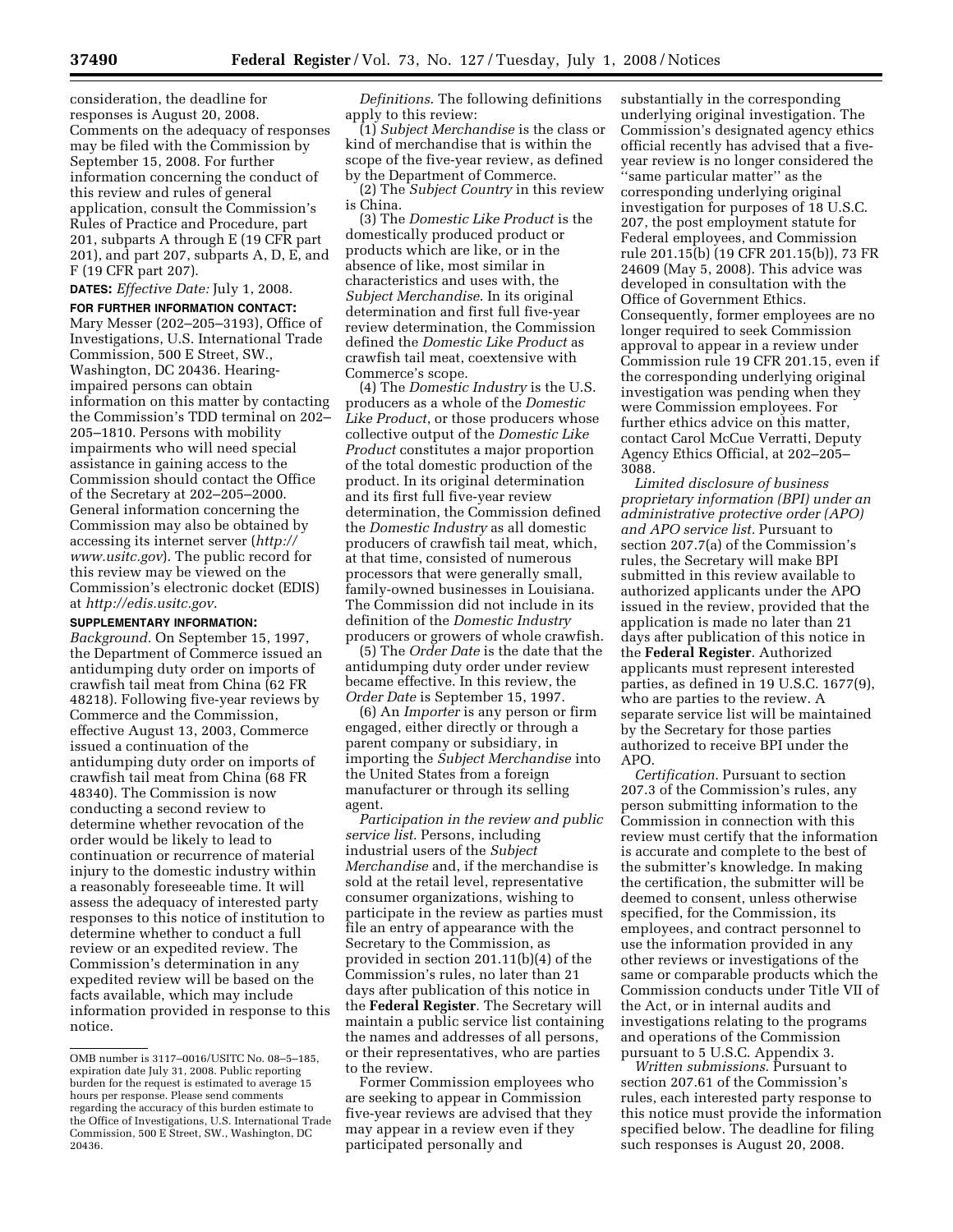Pursuant to section 207.62(b) of the Commission's rules, eligible parties (as specified in Commission rule 207.62(b)(1)) may also file comments concerning the adequacy of responses to the notice of institution and whether the Commission should conduct an expedited or full review. The deadline for filing such comments is September 15, 2008. All written submissions must conform with the provisions of sections 201.8 and 207.3 of the Commission's rules and any submissions that contain BPI must also conform with the requirements of sections 201.6 and 207.7 of the Commission's rules. The Commission's rules do not authorize filing of submissions with the Secretary by facsimile or electronic means, except to the extent permitted by section 201.8 of the Commission's rules, as amended, 67 FR 68036 (November 8, 2002). Also, in accordance with sections 201.16(c) and 207.3 of the Commission's rules, each document filed by a party to the review must be served on all other parties to the review (as identified by either the public or APO service list as appropriate), and a certificate of service must accompany the document (if you are not a party to the review you do not need to serve your response).

*Inability to provide requested information*. Pursuant to section 207.61(c) of the Commission's rules, any interested party that cannot furnish the information requested by this notice in the requested form and manner shall notify the Commission at the earliest possible time, provide a full explanation of why it cannot provide the requested information, and indicate alternative forms in which it can provide equivalent information. If an interested party does not provide this notification (or the Commission finds the explanation provided in the notification inadequate) and fails to provide a complete response to this notice, the Commission may take an adverse inference against the party pursuant to section 776(b) of the Act in making its determination in the review.

*Information To Be Provided In Response to This Notice of Institution:*  As used below, the term ''firm'' includes any related firms.

(1) The name and address of your firm or entity (including World Wide Web address if available) and name, telephone number, fax number, and e-mail address of the certifying official.

(2) A statement indicating whether your firm/entity is a U.S. producer of the *Domestic Like Product*, a U.S. union or worker group, a U.S. importer of the *Subject Merchandise*, a foreign producer or exporter of the *Subject Merchandise*, a U.S. or foreign trade or business

association, or another interested party (including an explanation). If you are a union/worker group or trade/business association, identify the firms in which your workers are employed or which are members of your association.

(3) A statement indicating whether your firm/entity is willing to participate in this review by providing information requested by the Commission.

(4) A statement of the likely effects of the revocation of the antidumping duty order on the *Domestic Industry* in general and/or your firm/entity specifically. In your response, please discuss the various factors specified in section 752(a) of the Act (19 U.S.C. 1675a(a)) including the likely volume of subject imports, likely price effects of subject imports, and likely impact of imports of *Subject Merchandise on the Domestic Industry*.

(5) A list of all known and currently operating U.S. producers of the *Domestic Like Product*. Identify any known related parties and the nature of the relationship as defined in section 771(4)(B) of the Act (19 U.S.C. 1677(4)(B)).

(6) A list of all known and currently operating U.S. importers of the *Subject Merchandise* and producers of the *Subject Merchandise* in the *Subject Country* that currently export or have exported *Subject Merchandise* to the United States or other countries after 2002.

(7) If you are a U.S. producer of the *Domestic Like Product*, provide the following information on your firm's operations on that product during calendar year 2007 (report quantity data in pounds and value data in U.S. dollars, f.o.b. plant). If you are a union/ worker group or trade/business association, provide the information, on an aggregate basis, for the firms in which your workers are employed/ which are members of your association.

(a) Production (quantity) and, if known, an estimate of the percentage of total U.S. production of the *Domestic Like Product* accounted for by your firm's(s') production;

(b) The quantity and value of U.S. commercial shipments of the *Domestic Like Product* produced in your U.S. plant(s); and

(c) The quantity and value of U.S. internal consumption/company transfers of the *Domestic Like Product*  produced in your U.S. plant(s).

(8) If you are a U.S. importer or a trade/business association of U.S. importers of the *Subject Merchandise*  from the *Subject Country*, provide the following information on your firm's(s') operations on that product during calendar year 2007 (report quantity data in pounds and value data in U.S. dollars). If you are a trade/business association, provide the information, on an aggregate basis, for the firms which are members of your association.

(a) The quantity and value (landed, duty-paid but not including antidumping duties) of U.S. imports and, if known, an estimate of the percentage of total U.S. imports of *Subject Merchandise* from the *Subject Country* accounted for by your firm's(s') imports;

(b) The quantity and value (f.o.b. U.S. port, including antidumping duties) of U.S. commercial shipments of *Subject Merchandise* imported from the *Subject Country*; and

(c) The quantity and value (f.o.b. U.S. port, including antidumping duties) of U.S. internal consumption/company transfers of *Subject Merchandise*  imported from the *Subject Country*.

(9) If you are a producer, an exporter, or a trade/business association of producers or exporters of the *Subject Merchandise* in the *Subject Country*, provide the following information on your firm's(s') operations on that product during calendar year 2007 (report quantity data in pounds and value data in U.S. dollars, landed and duty-paid at the U.S. port but not including antidumping duties). If you are a trade/business association, provide the information, on an aggregate basis, for the firms which are members of your association.

(a) Production (quantity) and, if known, an estimate of the percentage of total production of *Subject Merchandise*  in the *Subject Country* accounted for by your firm's(s') production; and

(b) The quantity and value of your firm's(s') exports to the United States of *Subject Merchandise* and, if known, an estimate of the percentage of total exports to the United States of *Subject Merchandise* from the *Subject Country*  accounted for by your firm's(s') exports.

(10) Identify significant changes, if any, in the supply and demand conditions or business cycle for the *Domestic Like Product* that have occurred in the United States or in the market for the *Subject Merchandise* in the *Subject Country* after 2002, and significant changes, if any, that are likely to occur within a reasonably foreseeable time. Supply conditions to consider include technology; production methods; development efforts; ability to increase production (including the shift of production facilities used for other products and the use, cost, or availability of major inputs into production); and factors related to the ability to shift supply among different national markets (including